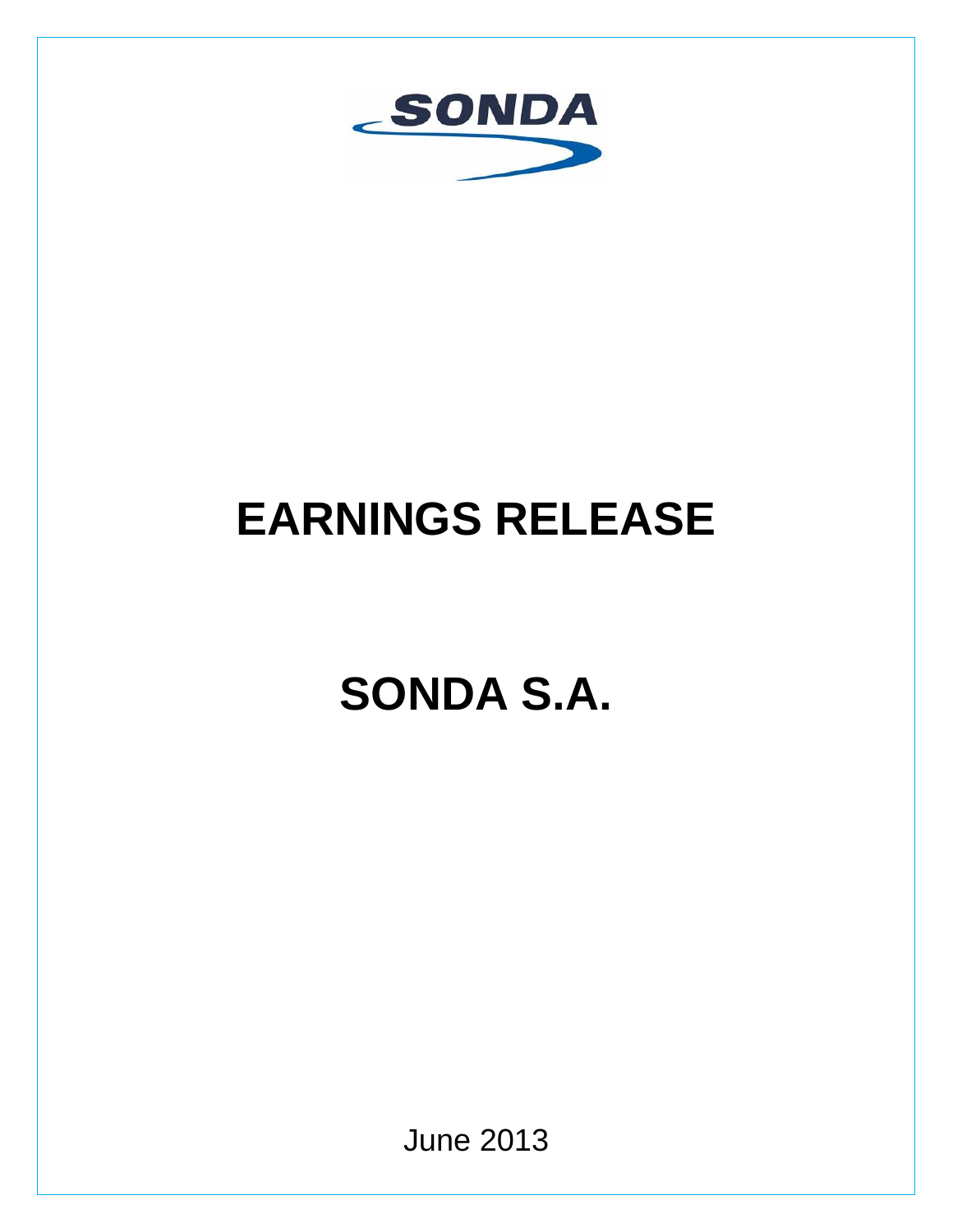

## **SUMMARY: 1H13-2Q13**

- Consolidated Revenues: **US\$638.4 million**
- ◆ Operating Income: **US\$80.8 million**
- ❖ FRITDA· **US\$ 109.6 million**
- ◆ Net Income: **US\$63.8 million**
- **EBITDA Margin: 17.2%**
- **EXEC** Margin: **10.0%**

# **Earnings Release**

January 01, 2013 – June 30, 2013

SONDA S.A. (Santiago Stock Exchange: SONDA), the leading Latin American owned private-sector IT Services provider, announces its consolidated financial results as of June 30, 2013. All figures are expressed in Chilean Pesos and have been prepared under International Financial Reporting Standards (IFRS). Conversions to US dollars stated in this report are based on the month-end exchange rate as of June 30, 2013 (1 US\$ = 507.16 Chilean Pesos).

# **1. EXECUTIVE SUMMARY**

SONDA totaled consolidated revenues of \$323,794 million (US\$638.4 million) for the first half of 2013, showing a decrease of 1.6% YoY. Operating income grew by 3.3%, to \$41,001 million (US\$80.8 million) and EBITDA reached \$55,571 million (US\$109.6 million), reflecting a rise of 1.4% YoY. Net income totaled \$32,375 million (US\$63.8 million), an increase of 34.2%. EBITDA margin was 17.2%, up 60bp when compared to first half of 2012.

Regional results:

| Region      | <b>Revenues</b>   |              | <b>EBTIDA</b>     |              |
|-------------|-------------------|--------------|-------------------|--------------|
|             | Ch <sub>\$M</sub> | $\wedge$ Y/Y | Ch <sub>\$M</sub> | $\wedge$ Y/Y |
| Chile       | 145.304           | $-3.2%$      | 29.795            | $-7.5%$      |
| Brazil      | 108,161           | $-0.4%$      | 13,317            | $+1.7%$      |
| Mexico      | 27.945            | $-0.1%$      | 4,753             | $+6.6%$      |
| <b>OPLA</b> | 42.384            | $-0.1%$      | 7,705             | $+54.1%$     |
| Total       | 323,794           | $-1.6%$      | 55,571            | $+1.4%$      |

Highlights:

 Devaluation of the Brazilian Real with regards to the Chilean Peso in the last twelve months has negatively affected the conversion of the results of Brazilian operations to reporting currency and, with this, the consolidated results. Excluding the effect of exchange rate fluctuations in the conversion of local currencies to reporting currency (Chilean peso), the consolidated revenues for the first half of 2013 would have reached US\$674.9 million growing by 4.0% YoY, while EBITDA would have reached US\$113.6 million, growing by 5.2% YoY.

 Operations outside Chile generated revenues for \$178,491 million (US\$351.9 million), lower by 0.3% YoY and contributing with 55.1% of consolidated revenues. The exchange rate fluctuations also had an effect in the combined results of operations outside of Chile, which, without this effect, would have increased revenues by 9.1% YoY.

 Operating income and EBITDA for the operations outside of Chile increased by 9.4% and 14.3%, reaching \$17,028 million (US\$33.6 million) and \$25,776 million (US\$50.8 million), respectively. Without conversion effects, EBITDA would have grown by 23.2%. EBITDA margin was 14.4% in 1H13, up 180bp, when compared to the same period in 2012.

 Revenues in Brazil totalized \$108,161 million (US\$213.3 million) decreasing by 0.4% YoY, with a higher EBITDA for \$13.317 million (US\$26.3 million / +1.7% YoY) and a 12.3% higher EBITDA margin (+20bp YoY). Without conversion effects, revenues in Brazil would have grown by 12.0% and EBITDA by 13.6% for 1Q13.

 In Mexico, operating margin and EBITDA margin reached 13.5% and 17.0% respectively, growing by 100bp and 110bp respectively, when compared to the same period in 2012.

 OPLA reached \$42,384 million (US\$83.6 million) in revenues, and a higher EBITDA by +54.1% YoY. EBITDA margin reached 18.2%, 640bp higher the same period of last year.

 Net income attributable to the owners of the company reached \$32,375 million (US\$63.8 million), reflecting an increase of 34.2% YoY.

New deals closed during the first half of 2013 reached US\$632.3 million, decreasing by 1.4% YoY.

**IR Team:**

**Andrea Guerrero F. Melissa Vargas B. Rodrigo Peña A.**

**Phone: (562) 2657-5365/11/02**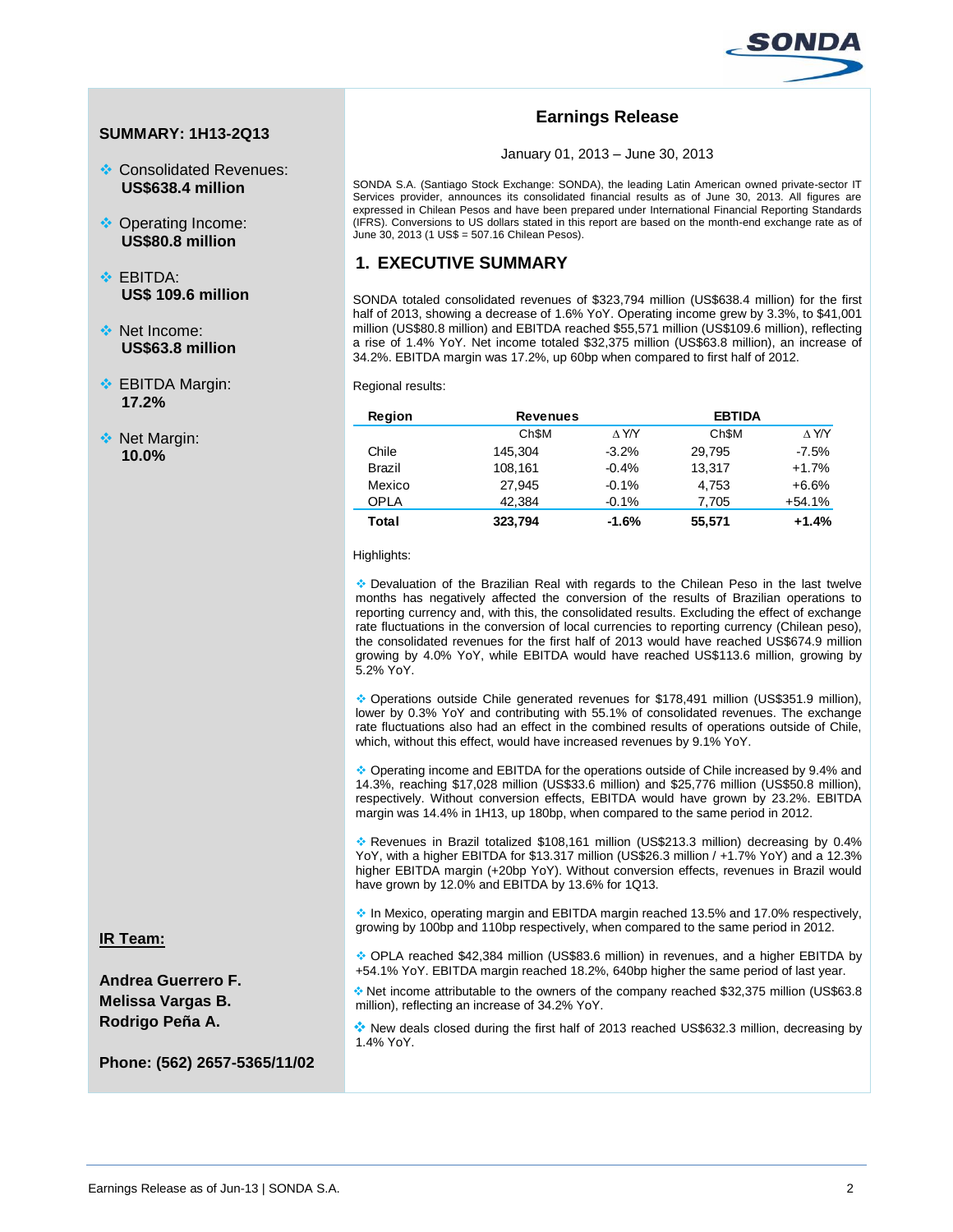

## Figure 1 – Consolidated Financial Statements

### **Consolidated Financial Statements SONDA S.A.**

Millions of Ch\$ (Ch\$M)

| <b>Income Statement</b>                                          | <b>Jun-12</b> | <b>Jun-13</b>    | $\Delta$ \$ | Δ%         |
|------------------------------------------------------------------|---------------|------------------|-------------|------------|
| Revenues                                                         | 329,163       | 323.794          | (5, 369)    | $-1.6%$    |
| Cost of Sales                                                    | (259, 319)    | (253, 376)       | 5,943       | $-2.3%$    |
| <b>Gross Profit</b>                                              | 69,844        | 70,418           | 574         | 0.8%       |
| <b>Administration Expenses</b>                                   | (30, 143)     | (29, 417)        | 727         | $-2.4%$    |
| Operating Income (1)                                             | 39,701        | 41,001           | 1,300       | 3.3%       |
| Depreciation and Amortization                                    | 15,076        | 14,570           | (506)       | $-3.4%$    |
| EBITDA $(2)$                                                     | 54,777        | 55,571           | 794         | 1.4%       |
| Other Income                                                     | 1,692         | 6,899            | 5,207       | 307.8%     |
| <b>Other Expenses</b>                                            | (3, 279)      | (3,349)          | (70)        | 2.1%       |
| <b>Profit (Loss) From Operating Activities</b>                   | 38,114        | 44,551           | 6,438       | 16.9%      |
| Financial Income                                                 | 1,498         | 3,959            | 2,461       | 164.2%     |
| <b>Financial Expenses</b>                                        | (5, 275)      | (3,665)          | 1,611       | $-30.5%$   |
| Share of Profit (Loss) of Associates                             | 309           | 105              | (204)       | $-66.1%$   |
| Foreign Exchange Differences                                     | 479           | 666              | 187         | 39.0%      |
| Income (Loss) for Indexed Assets and Liabilities                 | (136)         | 403              | 539         | $-396.0%$  |
| <b>Net Income Before Taxes</b>                                   | 34,989        | 46,019           | 11,031      | 31.5%      |
| Income Tax Expense                                               | (8,806)       | (11, 964)        | (3, 158)    | 35.9%      |
| <b>Net Income from Continuing Operations</b>                     | 26,182        | 34,055           | 7,873       | 30.1%      |
| Net Income Attributable to Minority Interest                     | 2,058         | 1,680            | (378)       | $-18.4%$   |
| Net Income Attributable to Owners of the Company                 | 24,125        | 32,375           | 8,250       | 34.2%      |
|                                                                  |               |                  |             |            |
| <b>Balance Sheet</b>                                             | <b>Dec-12</b> | $Jun-13$         | Δ\$         | $\Delta$ % |
| Cash and Cash Equivalents                                        | 61,310        |                  | 94,272      | 153.8%     |
| <b>Other Current Financial Assets</b>                            | 4,504         | 155,583<br>2,203 | (2,301)     | $-51.1%$   |
| Trade Accounts Receivable and Other Receivables, Net             | 158,699       | 147,850          | (10, 849)   | $-6.8%$    |
| Accounts Receivable from Related Companies                       | 14,623        | 12,070           | (2, 552)    | $-17.5%$   |
| Inventories                                                      | 28,036        | 36,740           | 8,704       | 31.0%      |
| <b>Other Current Assets</b>                                      | 36,797        | 41,811           | 5,014       | 13.6%      |
| <b>Current Assets</b>                                            | 303,968       | 396,257          | 92,289      | 30.4%      |
| Intangibles Assets and Goodwill                                  | 235,879       | 229,663          | (6, 216)    | $-2.6%$    |
| Property, Plant and Equipment, Net                               | 89,113        | 95,495           | 6,382       | 7.2%       |
| <b>Other Non-currents Assets</b>                                 | 64,549        | 40,201           | (24, 348)   | $-37.7%$   |
| <b>Non-current Assets</b>                                        | 389,542       | 365,359          | (24, 183)   | -6.2%      |
| <b>Assets</b>                                                    | 693,509       | 761,615          | 68,106      | 9.8%       |
|                                                                  |               |                  |             |            |
| <b>Other Current Financial Liabilities</b>                       | 21,709        | 25,273           | 3,564       | 16.4%      |
| <b>Other Liabilities</b>                                         | 146,836       | 159,871          | 13,035      | 8.9%       |
| <b>Current Liabilities</b>                                       | 168,545       | 185,143          | 16,598      | 9.8%       |
| Other Non-current Financial Liabilities                          | 83,814        | 81,237           | (2,577)     | $-3.1%$    |
| Other Liabilities, Non-Current                                   | 42,642        | 34,212           | (8, 429)    | $-19.8%$   |
| <b>Non-current Liabilities</b>                                   | 126,456       | 115,449          | (11,007)    | -8.7%      |
| Liabilities                                                      | 295,001       | 300,593          | 5,591       | 1.9%       |
| Minority Interest                                                | 4,737         | 5,318            | 580         | 12.3%      |
| Total Shareholders' Equity Attributable to Owners of the Company | 393,771       | 455,705          | 61,934      | 15.7%      |

 $(1)$  Operating Income = Gross Profit – Administration Expenses

(2) EBITDA = Operating Income + Depreciation and Amortization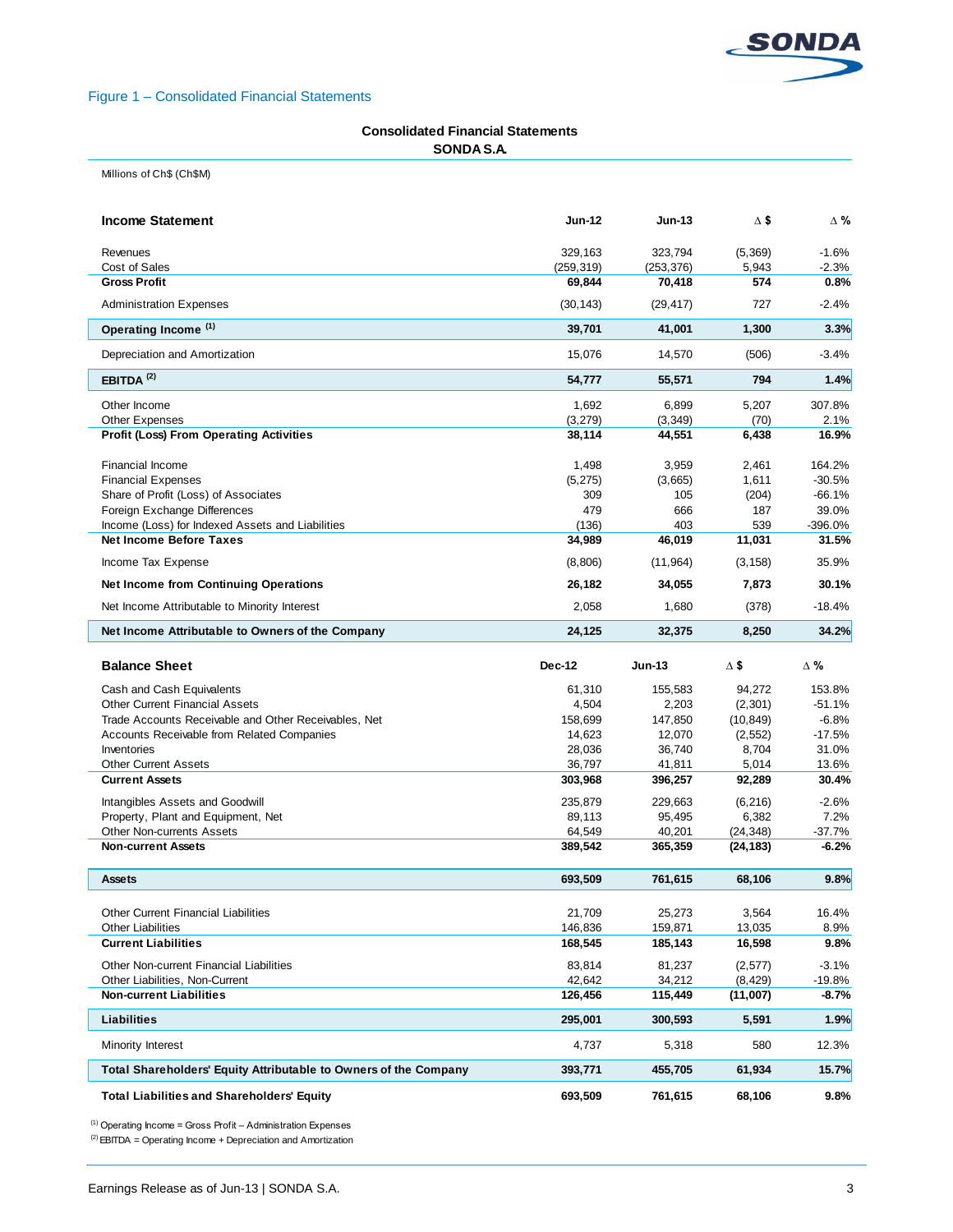

## **MANAGEMENT DISCUSSION AND ANALYSIS ON 1H13 AND 2Q13 CONSOLIDATED RESULTS**

## **I. Consolidated Results for 1H13**

#### **Revenues**

Consolidated revenues reached \$323,794 million (US\$638.4 million) for the half 2013, decreasing by 1.6% YoY (\$5,369 million / US\$10.6 million).

Devaluation of the LatAm currencies with regards to Chilean Peso during 1H13, negatively affected the conversion of the results to reporting currency and with this, the consolidated revenues. Excluding the effect of exchange rate fluctuations, consolidated revenues would have reached US\$674.9 million growing by 4.0% YoY.

Main variations in the period were the following:

- $\div$  +1.5% rise (+\$2,594 million / +US\$5.1 million) in revenues from IT services business, totaling \$180,078 million (US\$355.1 million), as a result of new contracts and projects, mostly in OPLA and Mexico. Excluding the effect of exchange rate fluctuations, consolidated IT services revenues would have grown by 7.7% YoY.
- Application business revenues increase by 2.0% (+\$530 million / +US\$1.0 million), to \$27,183 million (US\$53.6 million), mainly due to Chilean and Brazilian operations. Excluding the effect of exchange rate fluctuations consolidated Application business revenues would have grown by 10.4% YoY.
- Decrease of 6.8% (-\$8,493 million / -US\$16.7 million) in platforms business, reaching \$116,534 million (US\$229.8 million), Excluding the effect of exchange rate fluctuations, consolidated platforms business revenues would have dropped by 2.6% YoY. This variation was mainly a consequence of:
	- +16.7% larger sales of HW platforms (+\$4,195 million / +US\$8.3 million), totalizing \$29,319 million (US\$57.8 million), partially offset by,
	- -11.9% sales of SW platforms (-\$11,516 million / -US\$22.7 million), reaching \$85,362 million (US\$168.3 million)

Regarding revenue breakdown by business line, IT services contributed with a 55.6% of consolidated revenues, applications an 8.4% and platforms the remaining 36.0%.

| <b>Consolidated Revenues by</b><br><b>Business Line</b> | <b>Jun-12</b>     | $Jun-13$          | Δ\$      | $\Delta \%$ |
|---------------------------------------------------------|-------------------|-------------------|----------|-------------|
|                                                         | Ch <sub>\$M</sub> | Ch <sub>\$M</sub> |          |             |
| <b>Platforms</b>                                        | 125,027           | 116,534           | (8, 493) | $-6.8%$     |
| <b>IT Services</b>                                      | 177,484           | 180,078           | 2,594    | 1.5%        |
| Applications                                            | 26,652            | 27,183            | 530      | 2.0%        |
| Total                                                   | 329,163           | 323.794           | (5, 369) | $-1.6%$     |
| <b>Breakdown</b>                                        |                   |                   |          |             |
| <b>Platforms</b>                                        | 38.0%             | 36.0%             |          |             |
| <b>IT Services</b>                                      | 53.9%             | 55.6%             |          |             |
| Applications                                            | 8.1%              | 8.4%              |          |             |
| Total                                                   | 100.0%            | 100.0%            |          |             |

Figure 2 – Consolidated Revenues by Business Line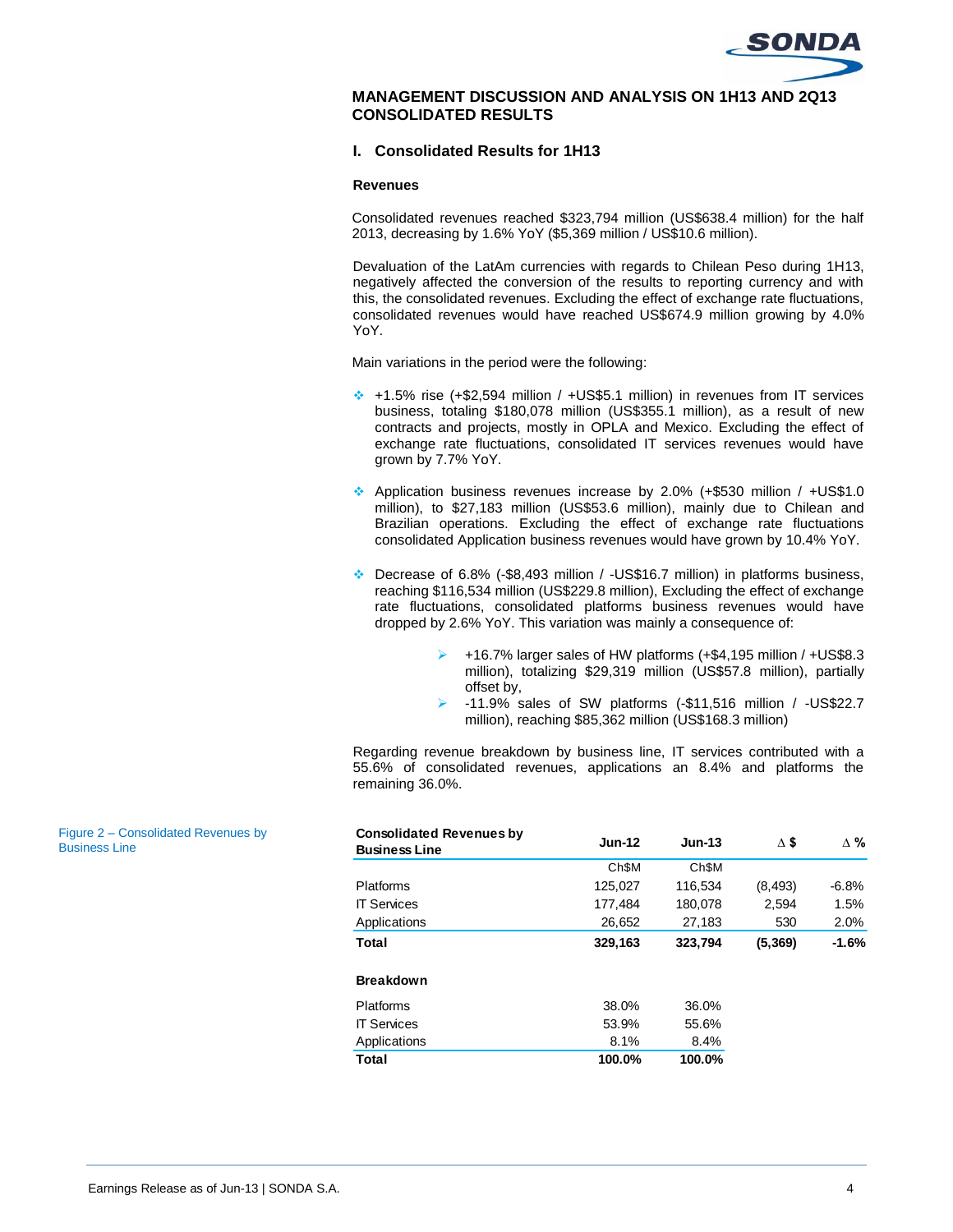

#### **Cost of Sales and Selling, General and Administrative Expenses**

Cost of sales totaled \$253,376 million (US\$499.6 million) for 1H13, showing a decrease of 2.3% YoY, slightly higher than the decrease in revenues.

Administration expenses reached \$29,417 million (US\$58.0 million), lower than the same period of last year by 2.4%.

| Figure 3 - Income Statement | <b>Summary of Consolidated Income</b><br><b>Statement</b> | <b>Jun-12</b> | $Jun-13$   | Δ\$     | Δ%      |
|-----------------------------|-----------------------------------------------------------|---------------|------------|---------|---------|
|                             |                                                           | Ch\$M         | Ch\$M      |         |         |
|                             | <b>Revenues</b>                                           | 329,163       | 323,794    | (5,369) | $-1.6%$ |
|                             | Cost of Sales                                             | (259, 319)    | (253, 376) | 5,943   | $-2.3%$ |
|                             | <b>Gross Profit</b>                                       | 69,844        | 70,418     | 574     | 0.8%    |
|                             | <b>Administration Expenses</b>                            | (30, 143)     | (29, 417)  | 727     | $-2.4%$ |
|                             | Operating Income <sup>(1)</sup>                           | 39,701        | 41,001     | 1,300   | 3.3%    |
|                             | EBITDA $(2)$                                              | 54,777        | 55,571     | 794     | 1.4%    |
|                             | Net Income Attributable to Owners                         | 24,125        | 32,375     | 8,250   | 34.2%   |
|                             | <b>Financial Ratios</b>                                   |               |            |         |         |
|                             | Gross Margin                                              | 21.2%         | 21.7%      |         |         |
|                             | <b>Operating Margin</b>                                   | 12.1%         | 12.7%      |         |         |
|                             | <b>EBITDA</b> Margin                                      | 16.6%         | 17.2%      |         |         |
|                             | Net Margin                                                | 7.3%          | 10.0%      |         |         |

(1) Operating Income: Gross Profit – Administration Expenses

 $(2)$  EBITDA: Operating Income + Depreciation and Amortization

#### **Operating Income and Ebitda**

Operating income amounted to \$41,001 million (US\$80.8 million) increasing 3.3% YoY. Gross margin as a percentage of revenues totalized 21.7%, while operating margin was 12.7%, improving by 50bp and 60bp, respectively, with regards to 1H12.

EBITDA totaled \$55,571 million (US\$109.6 million / +1.4% YoY), while EBITDA margin reached 17.2%.

Devaluation of LatAm currencies with regards to Chilean Peso negatively affected the conversion of the results to reporting currency and with this, the operating income and EBITDA. Excluding the effect of exchange rate fluctuations, operating income would have reached US\$83.5 million growing by 6.7% YoY, while EBITDA would have reached US\$113.6 million growing by 5.2% YoY.

#### **Other Comprehensive Income (Excluding Administration Expenses)**

Total other comprehensive income, excluding administration expenses, moved from a loss of \$4,712 million (US\$9.3 million) in June, 2012, to a profit of \$5,018 million (US\$9.9 million) in June 2013. The latter mainly due to an increase in other income (+\$5,207 million / US\$10.3 million), after the selling of a minority stake in the non-controlled affiliate Payroll, which generated an after tax profit for \$4,559 million (US\$9.0 million). In addition to this, financial income increased by \$2,461 million (US\$4.9 million), and financial expenses decreased by \$1,611 million (US\$3.2 million).

#### **Net Income**

Net income attributable to the owners of the company, totaled \$32,375 million (US\$63.8 million) in 1H13, reflecting an increase of 34.2% YoY. Without the effect of the Payroll divestiture, net profit attributable to the owners of the company would have grown by 15.3% compared to the same period of last year.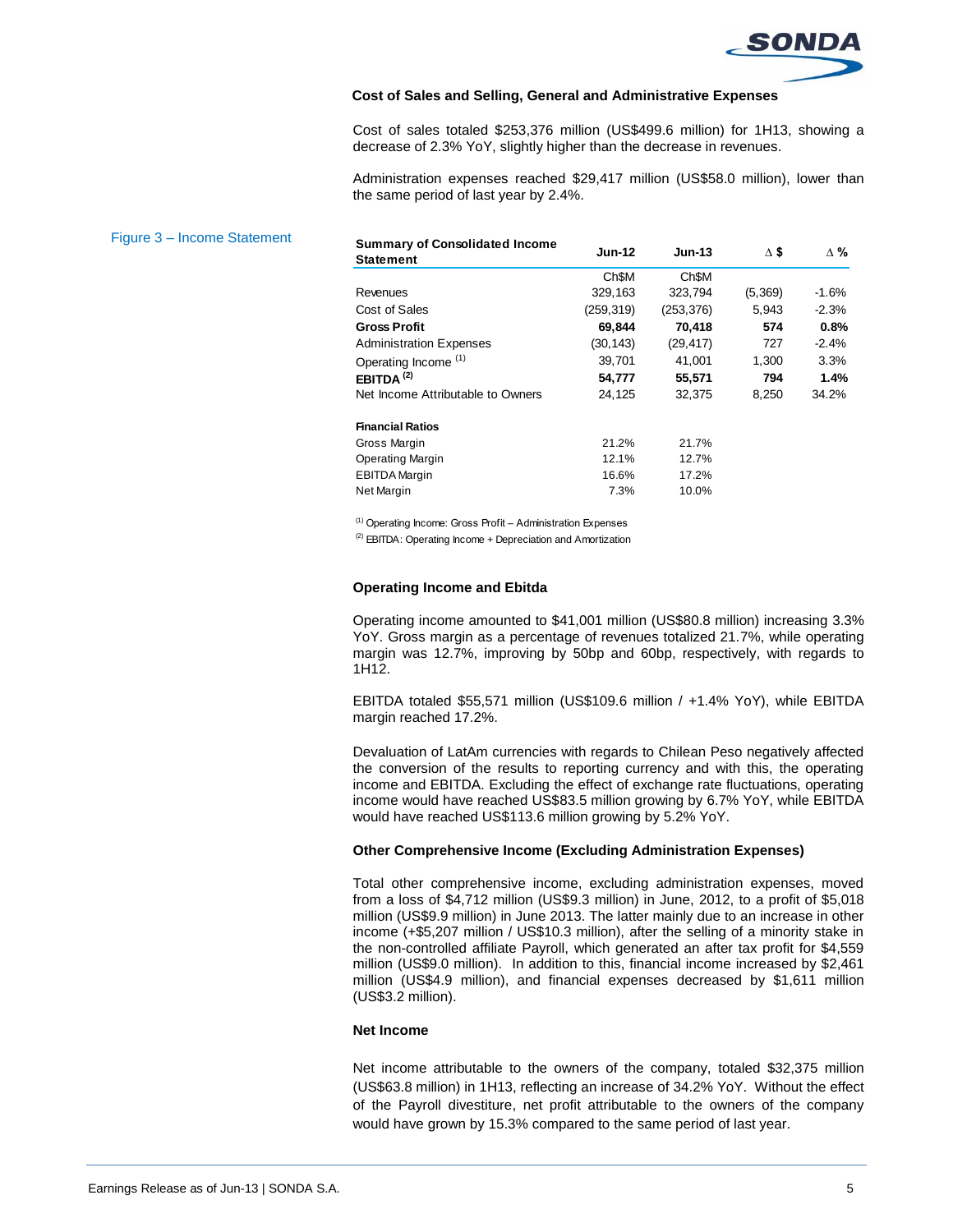

**II. Consolidated Results for the Second Quarter of 2013 (2Q13)**

#### **Revenues**

Consolidated revenues reached \$165,933 million (US\$327.2 million) in 2Q13, down 5.3% YoY, mainly due to:

- ◆ Larger revenues from IT services business (+1.7% YoY), totaling \$90,950 million (US\$179.3 million), driven by:
	- +11.6% increase in outsourcing revenues (+\$5,022 million / +US\$9.9 million), to \$48.450 million (US\$95.5 million).
- Platforms business revenues went down by 15.6% YoY (-\$11,318 million / -US\$22.3 million) reaching \$61,122 million (US\$120.5 million), principally as a result of:
	- ▶ 17.1% lower sales of HW platforms (-\$9,409 million / -US\$18.6 million), to \$45,618 million (US\$89.9 million)
	- $\triangleright$  8.1% lower sales of SW platforms (-\$1,273 million / -US\$2.5 million), reaching \$14,534 million (US\$28.7 million)
- Applications business with total revenues up 3.9% YoY (+\$525 million / US\$1.0 million), totalizing \$13,862 million (US\$27.3 million), due to
	- Increase in licenses sales by  $57.3\%$  (+\$914 million / US\$1.8) million), totalizing \$2,510 million (US\$ 4.9 million)

In terms of revenue breakdown by business line, IT services contributed with 54.8% of consolidated revenues during the second quarter of 2013, while applications and platforms business lines represented 8.4% and 36.8%, respectively.

| <b>Consolidated Revenues by</b><br><b>Business Line</b> | <b>2Q12</b>       | <b>2Q13</b>       | Δ\$       | $\Delta \%$ |
|---------------------------------------------------------|-------------------|-------------------|-----------|-------------|
|                                                         | Ch <sub>\$M</sub> | Ch <sub>\$M</sub> |           |             |
| <b>Platforms</b>                                        | 72.440            | 61,122            | (11, 318) | $-15.6\%$   |
| <b>IT Services</b>                                      | 89,387            | 90,950            | 1,563     | 1.7%        |
| Applications                                            | 13,337            | 13,862            | 525       | 3.9%        |
| Total                                                   | 175,163           | 165,933           | (9, 230)  | $-5.3%$     |
| <b>Breakdown</b>                                        |                   |                   |           |             |
| <b>Platforms</b>                                        | 41.4%             | 36.8%             |           |             |
| <b>IT Services</b>                                      | 51.0%             | 54.8%             |           |             |
| Applications                                            | 7.6%              | 8.4%              |           |             |
| Total                                                   | 100.0%            | 100.0%            |           |             |

#### **Cost of Sales and Selling, General and Administrative Expenses**

Cost of sales amounted \$130,147 million (US\$256.6 million) for 2Q13, down 6.1% YoY, showing a slightly higher decrease than revenues.

Administration expenses totaled \$14,965 million (US\$29.5 million), decreasing by 5.4% YoY.

#### **Operating Income and Ebitda**

Operating income reached \$20,821 million (US\$41.1 million / +0.1% YoY). Gross margin as a percentage of revenues reached 21.6%, while operating margin was 12.5%.

EBITDA amount \$28,391 million (US\$56.0 million / -0.2% YoY) for 2Q13 and EBITDA margin reached 17.1% for the period.

Figure 4 – Consolidated Revenues by Business Line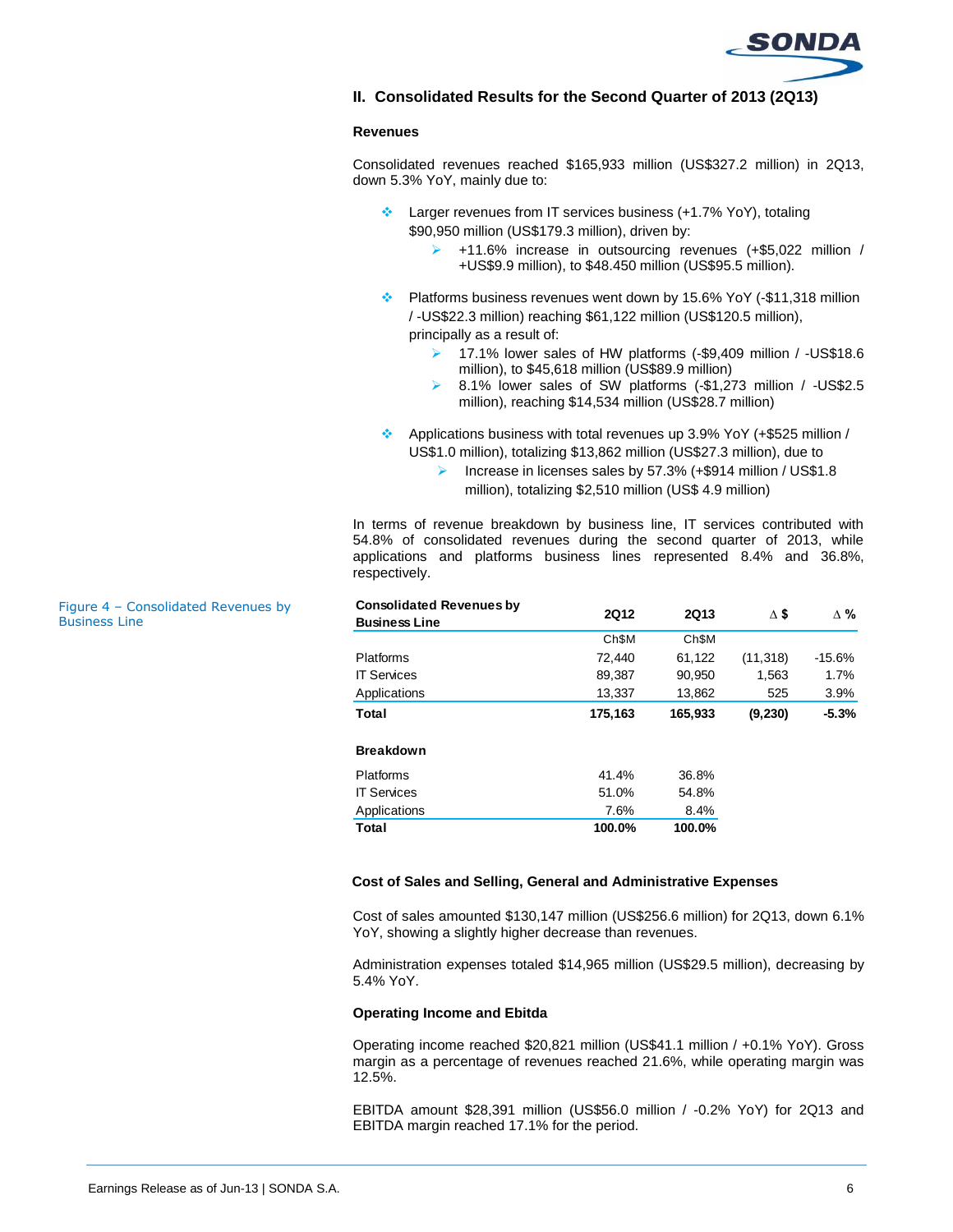

#### Figure 5 – Income Statement

| <b>Summary of Consolidated Income</b><br><b>Statement</b> | <b>2Q12</b>       | <b>2Q13</b>       | Δ\$     | $\Delta$ % |
|-----------------------------------------------------------|-------------------|-------------------|---------|------------|
|                                                           | Ch <sub>\$M</sub> | Ch <sub>\$M</sub> |         |            |
| Revenues                                                  | 175,163           | 165,933           | (9,230) | $-5.3%$    |
| Cost of Sales                                             | (138, 536)        | (130, 147)        | 8,389   | $-6.1%$    |
| <b>Gross Profit</b>                                       | 36,627            | 35,786            | (841)   | $-2.3%$    |
| <b>Administration Expenses</b>                            | (15, 818)         | (14, 965)         | 853     | $-5.4%$    |
| Operating Income (1)                                      | 20,809            | 20,821            | 13      | 0.1%       |
| EBITDA <sup>(2)</sup>                                     | 28.435            | 28,391            | (44)    | $-0.2%$    |
| Net Income Attributable to Owners                         | 11,882            | 18.000            | 6.118   | 51.5%      |
| <b>Financial Ratios</b>                                   |                   |                   |         |            |
| Gross Margin                                              | 20.9%             | 21.6%             |         |            |
| <b>Operating Margin</b>                                   | 11.9%             | 12.5%             |         |            |
| <b>EBITDA</b> Margin                                      | 16.2%             | 17.1%             |         |            |
| Net Margin                                                | 6.8%              | 10.8%             |         |            |

(1) Operating Income: Gross Profit – Administration Expenses

(2) EBITDA: Operating Income + Depreciation and Amortization

## **Other Comprehensive Income (Excluding Administration Expenses)**

Total other comprehensive income, excluding administration expenses, moved from a loss of \$3,047 million (-US\$6.0 million) in 2Q12 to a profit of \$6,174 million (US\$12.2 million) in 2Q13. The variation was mainly due to the selling of a minority stake in the non-controlled affiliate Payroll, which generated an after tax profit for \$4,559 million (US\$9.0 million).

#### **Net Income**

Net income attributable to the owners of the Company, amounted \$18,000 million (US\$35.5 million) for 2Q13, up 51.5% YoY. Without the effect of Payroll divestiture, net profit attributable to the owners of the company would have grown by 13.2% compared to the same period of last year.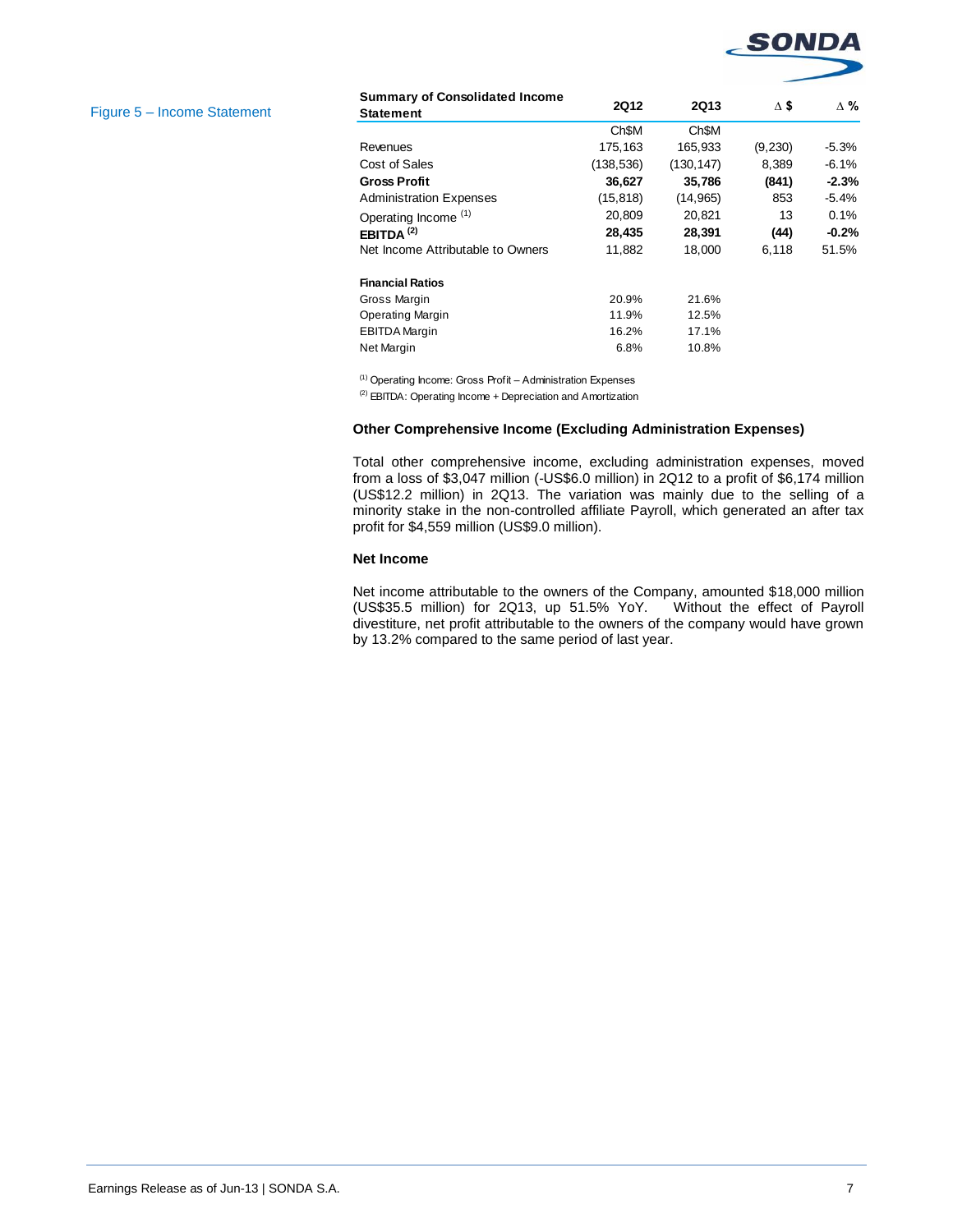

## **3. Regional Results for the first half of 2013 (1H13) and the second quarter of 2013 (2Q13)**

#### **Chile**

Main changes in Chile between 1H12 and 1H13 are described below:

- Revenues of \$145,304 million (US\$286.5 million), decreasing by 3.2% YoY, as a result of extraordinary effects in outsourcing projects during 1H12, which not occurred in 1H13. Platforms revenues grew 0.5% YoY, excluding the effect of exchange rate fluctuations would have grown 2.7% YoY.
- Operating income reaching \$23,972 million (US\$47.3 million / -0.7% YoY) and EBITDA totaling \$29,795 million (US\$58.7 million / -7.5% YoY)
- Operating margin reached 16.5%, 40bp over the same period of 2012.

| <b>Summary of Results Chile</b> | <b>Jun-12</b>     | $Jun-13$          | Δ\$      | $\Delta$ % |
|---------------------------------|-------------------|-------------------|----------|------------|
|                                 | Ch <sub>\$M</sub> | Ch <sub>\$M</sub> |          |            |
| Revenues                        | 150,132           | 145,304           | (4,829)  | $-3.2%$    |
| <b>Platforms</b>                | 72,105            | 72,469            | 364      | 0.5%       |
| <b>IT Services</b>              | 71,980            | 66,388            | (5,592)  | $-7.8%$    |
| Applications                    | 6.048             | 6.447             | 399      | 6.6%       |
| Cost of Sales                   | (112, 759)        | (108, 439)        | 4,320    | $-3.8%$    |
| <b>Gross Profit</b>             | 37,373            | 36,865            | (508)    | $-1.4%$    |
| <b>Administration Expenses</b>  | (13, 232)         | (12, 892)         | 340      | $-2.6%$    |
| Operating Income <sup>(1)</sup> | 24,141            | 23,972            | (168)    | $-0.7%$    |
| EBITDA $(2)$                    | 32,227            | 29.795            | (2, 432) | $-7.5\%$   |
| <b>Operating Margin</b>         | 16.1%             | 16.5%             |          |            |
| <b>EBITDA Margin</b>            | 21.5%             | 20.5%             |          |            |

Main changes in Chile between 2Q12 and 2Q13 are described below:

- \$74,777 million (US\$147.4 million / -4.8% YoY) in revenues for 2Q13. The decrease was driven by: platforms (+0.2% YoY), IT services (-10.6% YoY) and applications (+4.1%)
- ◆ Operating income of \$11,791 million (US\$23.2 million), decreasing 0.7% YoY, due to lower gross profit (-3.7% YoY)
- EBITDA totaling \$14,593 million (US\$28.8 million), going down by 8.3%, and EBITDA margin down to 19.5% when compared with 20.3% in 2Q12.

| <b>Summary of Results Chile</b> | <b>2Q12</b>       | <b>2Q13</b>       | Δ\$      | $\Delta \%$ |
|---------------------------------|-------------------|-------------------|----------|-------------|
|                                 | Ch <sub>\$M</sub> | Ch <sub>\$M</sub> |          |             |
| Revenues                        | 78,525            | 74,777            | (3,748)  | $-4.8%$     |
| <b>Platforms</b>                | 37,726            | 37,795            | 69       | 0.2%        |
| <b>IT Services</b>              | 37.471            | 33,517            | (3, 954) | $-10.6%$    |
| Applications                    | 3,328             | 3,465             | 136      | 4.1%        |
| Cost of Sales                   | (59, 580)         | (56, 533)         | 3,047    | $-5.1%$     |
| <b>Gross Profit</b>             | 18.946            | 18,245            | (701)    | $-3.7%$     |
| <b>Administration Expenses</b>  | (7,067)           | (6, 453)          | 614      | $-8.7\%$    |
| Operating Income <sup>(1)</sup> | 11.879            | 11,791            | (87)     | $-0.7%$     |
| EBITDA $(2)$                    | 15,916            | 14,593            | (1, 323) | $-8.3%$     |
| <b>Operating Margin</b>         | 15.1%             | 15.8%             |          |             |
| <b>EBITDA Margin</b>            | 20.3%             | 19.5%             |          |             |

(1) Operating Income: Gross Profit – Administration Expenses

(2) EBITDA: Operating Income + Depreciation and Amortization

Figure 6 – Business in Chile Jun12 - Jun13

Figure 6 – Business in Chile 1Q12 – 1Q13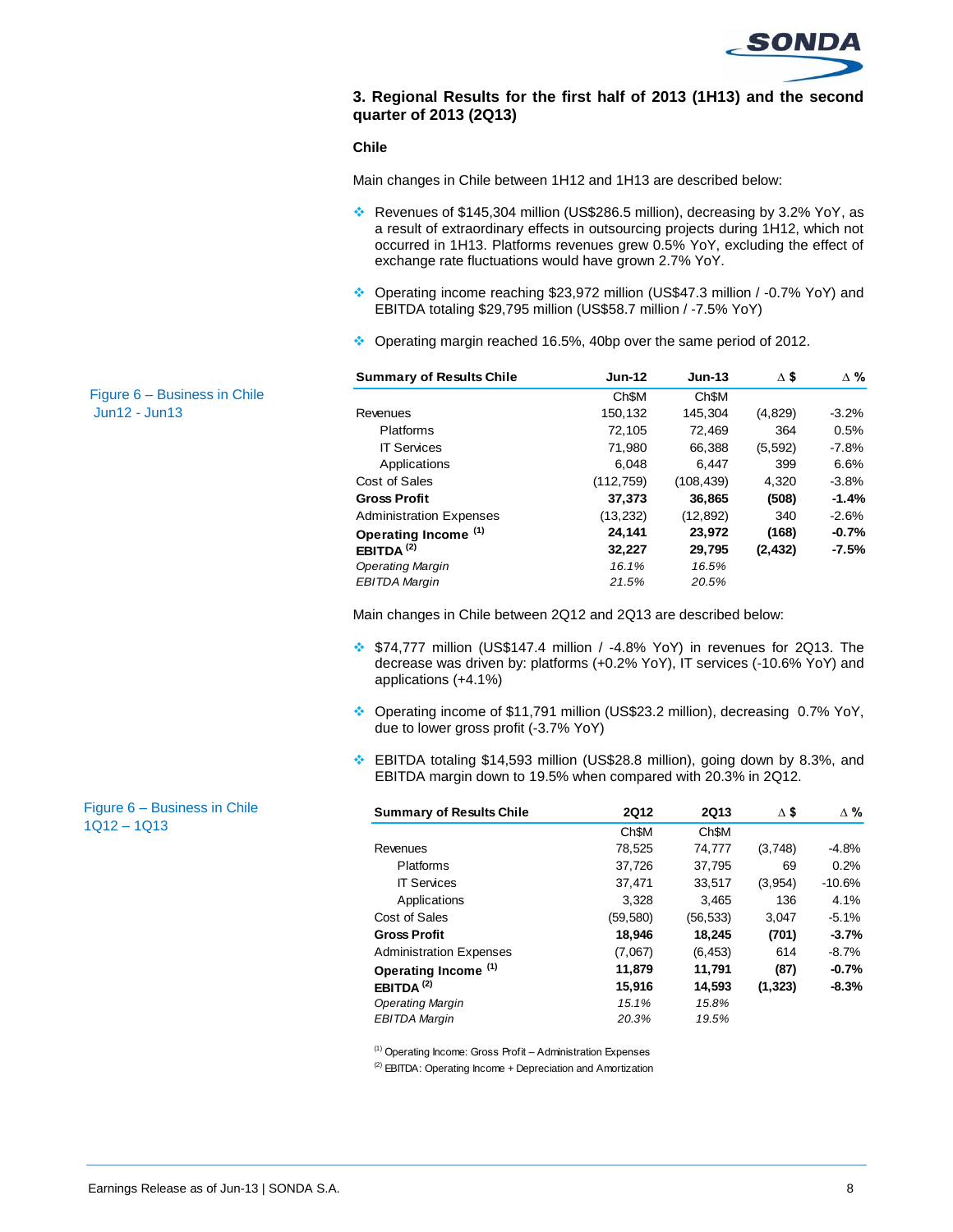

## **Brazil**

Main changes in Brazil between 1H12 and 1H13 are described below:

- Revenues totaling \$108,161 million (US\$213.3 million), down 0.4% YoY, without conversion effects, revenues in Brazil would have grown by 12.0%. IT services revenues decreased by 0.7% YoY, which, without conversion effects, would have grown by 11.7%.
- ◆ Operating income reached \$9,159 million (US\$18.1 million / -11.3% YoY), while EBITDA totaled \$13,317 million (US\$26.3 million / +1.7%). Without conversion effects, operating income would have decreased by 1.2% YoY, and EBITDA would have increased of 13.6%.
- ◆ Operating margin and EBITDA margin were 8.5% and 12.3%, increasing 20bp YoY.

| <b>Summary of Results Brazil</b> | <b>Jun-12</b>     | <b>Jun-13</b>     | Δ\$      | $\Delta$ % |
|----------------------------------|-------------------|-------------------|----------|------------|
|                                  | Ch <sub>\$M</sub> | Ch <sub>\$M</sub> |          |            |
| Revenues                         | 108,615           | 108,161           | (453)    | $-0.4%$    |
| <b>Platforms</b>                 | 21,576            | 21,407            | (169)    | $-0.8%$    |
| <b>IT Services</b>               | 70.047            | 69.526            | (521)    | $-0.7%$    |
| Applications                     | 16,992            | 17,228            | 237      | 1.4%       |
| Cost of Sales                    | (88, 863)         | (89, 852)         | (989)    | 1.1%       |
| <b>Gross Profit</b>              | 19,752            | 18,309            | (1, 442) | $-7.3%$    |
| <b>Administration Expenses</b>   | (9, 431)          | (9, 150)          | 281      | $-3.0%$    |
| Operating Income <sup>(1)</sup>  | 10,320            | 9.159             | (1, 161) | $-11.3%$   |
| EBITDA $(2)$                     | 13,090            | 13,317            | 228      | 1.7%       |
| <b>Operating Margin</b>          | 9.5%              | 8.5%              |          |            |
| EBITDA Margin                    | 12.1%             | 12.3%             |          |            |

Main changes in Brazil between 2Q12 and 2Q13 are described below:

- Revenues reaching \$54,602 million (US\$107.7 million), decreasing 6.8% YoY, explained by the behavior of platforms business (-34.4% YoY) mostly, offsetting the higher revenues from both applications (+4.5% YoY) and IT services (+4.0% YoY). Without conversion effects, revenues in Brazil would have grown by 0.7%.
- Operating income and EBITDA reaching \$4,934 million (US\$9.7 million) and \$7,054 million (US\$13.9 million), decreasing by 19.9% and 6.5% YoY, respectively. Without conversion effects, EBITDA in Brazil would have grown by 0.1%.
- Operating margin, reached 9.0% from 10.5% in 2Q12, while EBITDA margin reached the same 12.9% than in 2Q12.

| <b>Summary of Results Brazil</b> | <b>2Q12</b>       | 2Q13              | Δ\$      | $\Delta$ % |
|----------------------------------|-------------------|-------------------|----------|------------|
|                                  | Ch <sub>\$M</sub> | Ch <sub>\$M</sub> |          |            |
| Revenues                         | 58,571            | 54,602            | (3,969)  | $-6.8%$    |
| Platforms                        | 16,523            | 10.844            | (5,679)  | $-34.4%$   |
| <b>IT Services</b>               | 33,528            | 34,858            | 1,330    | 4.0%       |
| Applications                     | 8,520             | 8,900             | 380      | 4.5%       |
| Cost of Sales                    | (47, 485)         | (45,078)          | 2,407    | $-5.1\%$   |
| <b>Gross Profit</b>              | 11,086            | 9.524             | (1, 562) | $-14.1%$   |
| <b>Administration Expenses</b>   | (4,930)           | (4,590)           | 340      | $-6.9%$    |
| Operating Income <sup>(1)</sup>  | 6,156             | 4,934             | (1, 222) | $-19.9%$   |
| EBITDA $(2)$                     | 7.547             | 7.054             | (493)    | $-6.5%$    |
| <b>Operating Margin</b>          | 10.5%             | 9.0%              |          |            |
| <b>EBITDA Margin</b>             | 12.9%             | 12.9%             |          |            |

(1) Operating Income: Gross Profit – Administration Expenses

(2) EBITDA: Operating Income + Depreciation and Amortization

Figure 7 – Business in Brazil 1H12 – 1H13

> Figure 8 – Business in Brazil 1Q12 – 1Q13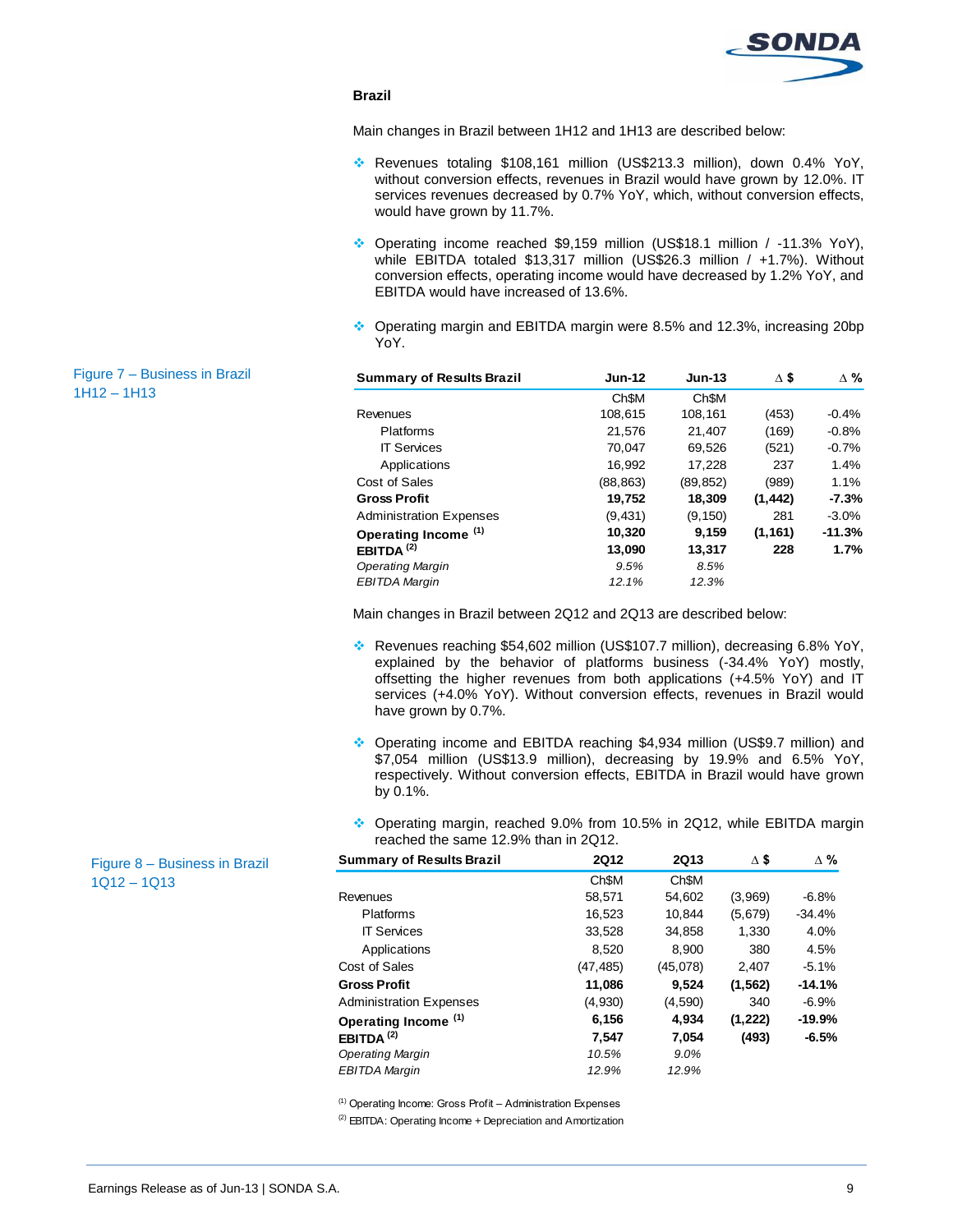

## **Mexico**

Main changes in Mexico between 1H12 and 1H13 are described below:

- Revenues in similar levels to those of 1H13, totaling \$27,945 million (US\$55.1 million), as a result of lower activity in the platforms business (-14.7% YoY), mainly due to business postponement, partially offset by higher revenues in IT services (+12.0% YoY), as a consequence of new projects executed during 1H13.
- Operating income of \$3,783 million (US\$7.5 million / +7.9% YoY) and \$4,753 million (US\$9.4 million / +6.6% YoY) in EBITDA
- Operating margin and EBITDA margin reached 13.5% and 17.0%, going up by 100bp and 110bp respectively in comparison with the same period of the last year.

| <b>Summary of Results Mexico</b> | <b>Jun-12</b> | $Jun-13$          | Δ\$     | $\Delta \%$ |
|----------------------------------|---------------|-------------------|---------|-------------|
|                                  | Ch\$M         | Ch <sub>\$M</sub> |         |             |
| Revenues                         | 27.987        | 27.945            | (42)    | $-0.1%$     |
| Platforms                        | 12,481        | 10.644            | (1,836) | $-14.7%$    |
| <b>IT Services</b>               | 15,224        | 17,045            | 1.821   | 12.0%       |
| Applications                     | 282           | 256               | (26)    | $-9.3%$     |
| Cost of Sales                    | (21, 277)     | (20, 862)         | 415     | $-2.0%$     |
| <b>Gross Profit</b>              | 6,709         | 7,083             | 373     | 5.6%        |
| <b>Administration Expenses</b>   | (3, 204)      | (3,300)           | (96)    | 3.0%        |
| Operating Income <sup>(1)</sup>  | 3,505         | 3,783             | 278     | 7.9%        |
| EBITDA $(2)$                     | 4.459         | 4.753             | 294     | 6.6%        |
| <b>Operating Margin</b>          | 12.5%         | 13.5%             |         |             |
| EBITDA Margin                    | 15.9%         | 17.0%             |         |             |

Main changes in Mexico between 2Q12 and 2Q13 are described below:

- Revenues for \$14,636 million (US\$28.9 million), a 3.4% YoY increase, as a result of higher activity in the IT services business line (+9.3% YoY)
- Operating income, reaching \$2,031 million (US\$4.0 million), 14.3% up from 2Q12 figures and EBITDA growing by 12.5% YoY, to \$2,521 million (US\$5.0 million)
- ◆ Operating margin was 13.9%, while EBITDA margin reached 17.2%, showing significant improvements when compared to 2Q12 (+130bp and +140bp, respectively)

| <b>Summary of Results Mexico</b> | <b>2Q12</b>       | <b>2Q13</b>       | Δ\$   | $\Delta$ % |
|----------------------------------|-------------------|-------------------|-------|------------|
|                                  | Ch <sub>\$M</sub> | Ch <sub>\$M</sub> |       |            |
| Revenues                         | 14.149            | 14.636            | 487   | 3.4%       |
| <b>Platforms</b>                 | 6.711             | 6,517             | (194) | $-2.9%$    |
| <b>IT Services</b>               | 7,388             | 8,074             | 686   | 9.3%       |
| Applications                     | 50                | 45                | (5)   | $-9.4%$    |
| Cost of Sales                    | (10, 831)         | (10, 788)         | 42    | $-0.4%$    |
| <b>Gross Profit</b>              | 3.318             | 3,847             | 529   | 15.9%      |
| <b>Administration Expenses</b>   | (1, 542)          | (1, 816)          | (274) | 17.8%      |
| Operating Income <sup>(1)</sup>  | 1,776             | 2,031             | 255   | 14.3%      |
| EBITDA <sup>(2)</sup>            | 2.242             | 2,521             | 279   | 12.5%      |
| <b>Operating Margin</b>          | 12.6%             | 13.9%             |       |            |
| <b>EBITDA Margin</b>             | 15.8%             | 17.2%             |       |            |

(1) Operating Income: Gross Profit – Administration Expenses

(2) EBITDA: Operating Income + Depreciation and Amortization

Figure N°9: Business in Mexico 1H12 – 1H13

Figure N°10: Business in México 1Q12 – 1Q13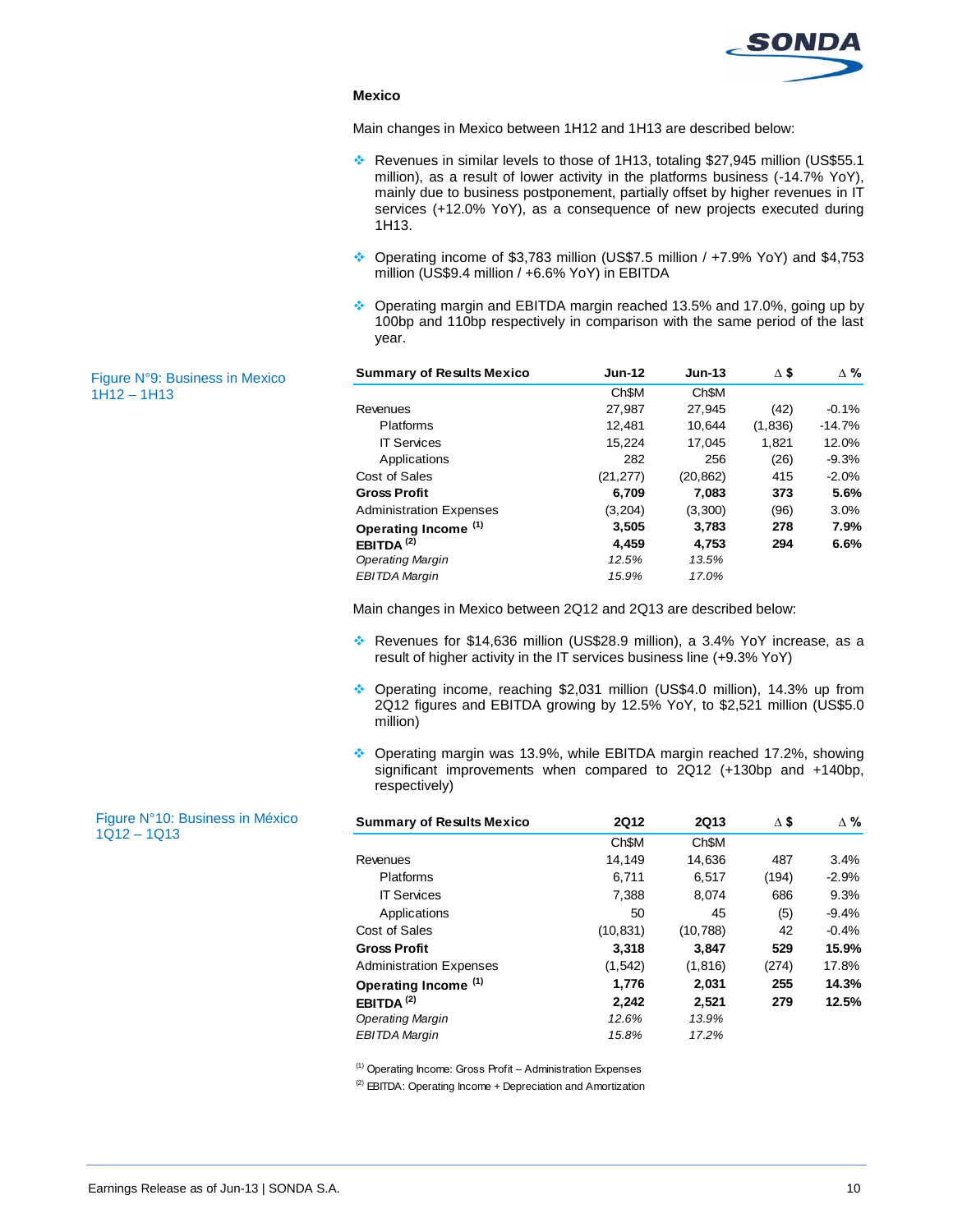

#### **OPLA (Other countries in Latin America)**

Main changes in OPLA (which includes Argentina, Colombia, Costa Rica, Ecuador, Peru, Panama and Uruguay) between 1H12 and 1H13 are described below:

- \* Revenues in similar levels to those of 1H12, reaching \$42,384 million (US\$83.6 million). Without conversion effects, revenues would have grown by 7.1%. Higher revenues in IT services (+34.0% YoY), mostly explained by new contracts in Colombia, Argentina Peru and Uruguay, and the Metrobus' project in Panama started up in Feb-12.
- Operating income and EBITDA grew to \$4,086 million (US\$8.1 million) and \$7,705 million (US\$15.2 million), improving 135.6% YoY and 54.1% YoY, respectively
- Operating margin was 9.6% and EBITDA margin reached 18.2%, 550bp and 640bp up, respectively, when compared to the same period in 2012.

| <b>Summary of Results OPLA</b> | <b>Jun-12</b>     | <b>Jun-13</b>     | Δ\$      | $\Delta$ % |
|--------------------------------|-------------------|-------------------|----------|------------|
|                                | Ch <sub>\$M</sub> | Ch <sub>\$M</sub> |          |            |
| Revenues                       | 42,430            | 42.384            | (45)     | $-0.1%$    |
| Platforms                      | 18,866            | 12.014            | (6, 852) | $-36.3%$   |
| <b>IT Services</b>             | 20,234            | 27,119            | 6.886    | 34.0%      |
| Applications                   | 3,330             | 3,251             | (80)     | $-2.4%$    |
| Cost of Sales                  | (36, 419)         | (34, 223)         | 2,196    | $-6.0%$    |
| <b>Gross Profit</b>            | 6,010             | 8,161             | 2,151    | 35.8%      |
| <b>Administration Expenses</b> | (4,276)           | (4,075)           | 201      | $-4.7%$    |
| Operating Income (1)           | 1,734             | 4,086             | 2,352    | 135.6%     |
| EBITDA $(2)$                   | 5,001             | 7,705             | 2.704    | 54.1%      |
| <b>Operating Margin</b>        | 4.1%              | 9.6%              |          |            |
| EBITDA Margin                  | 11.8%             | 18.2%             |          |            |

Main changes in OPLA between 2Q12 and 2Q13 are described below:

- 8.4% decrease in revenues, to \$21,919 million (US\$43.2 million), explained by a platforms revenues decrease of \$5,513 million (US\$10.9 million / -48.0%), partially offset by higher revenues in the IT services business for \$3,501 million (US\$6.9 million / 31.8%)
- Operating income of \$2,065 million (US\$4.1 million / +107.0% YoY) and EBITDA of \$4,223 million (US\$8.3 million / +54.7% YoY).
- Operating margin totaled 9.4%, while EBITDA margin reached 19.3%, improving by 790 bp.

| <b>Summary of Results OPLA</b>  | <b>2Q12</b> | 2Q13              | Δ\$     | $\Delta \%$ |
|---------------------------------|-------------|-------------------|---------|-------------|
|                                 | Ch\$M       | Ch <sub>\$M</sub> |         |             |
| Revenues                        | 23.918      | 21.919            | (1,999) | $-8.4%$     |
| <b>Platforms</b>                | 11.479      | 5,965             | (5,513) | $-48.0%$    |
| <b>IT Services</b>              | 11,000      | 14,501            | 3,501   | 31.8%       |
| Applications                    | 1,439       | 1,452             | 13      | 0.9%        |
| Cost of Sales                   | (20, 641)   | (17, 748)         | 2,893   | $-14.0%$    |
| <b>Gross Profit</b>             | 3,277       | 4,171             | 894     | 27.3%       |
| <b>Administration Expenses</b>  | (2, 279)    | (2, 105)          | 174     | $-7.6%$     |
| Operating Income <sup>(1)</sup> | 998         | 2,065             | 1,068   | 107.0%      |
| EBITDA $(2)$                    | 2,730       | 4,223             | 1.494   | 54.7%       |
| <b>Operating Margin</b>         | 4.2%        | 9.4%              |         |             |
| <b>EBITDA Margin</b>            | 11.4%       | 19.3%             |         |             |

(1) Operating Income: Gross Profit – Administration Expenses

(2) EBITDA: Operating Income + Depreciation and Amortization

Figure N°11: Business in OPLA 1H12 - 1H13

Figure N°12: Business in OPLA 1Q12 – 1Q13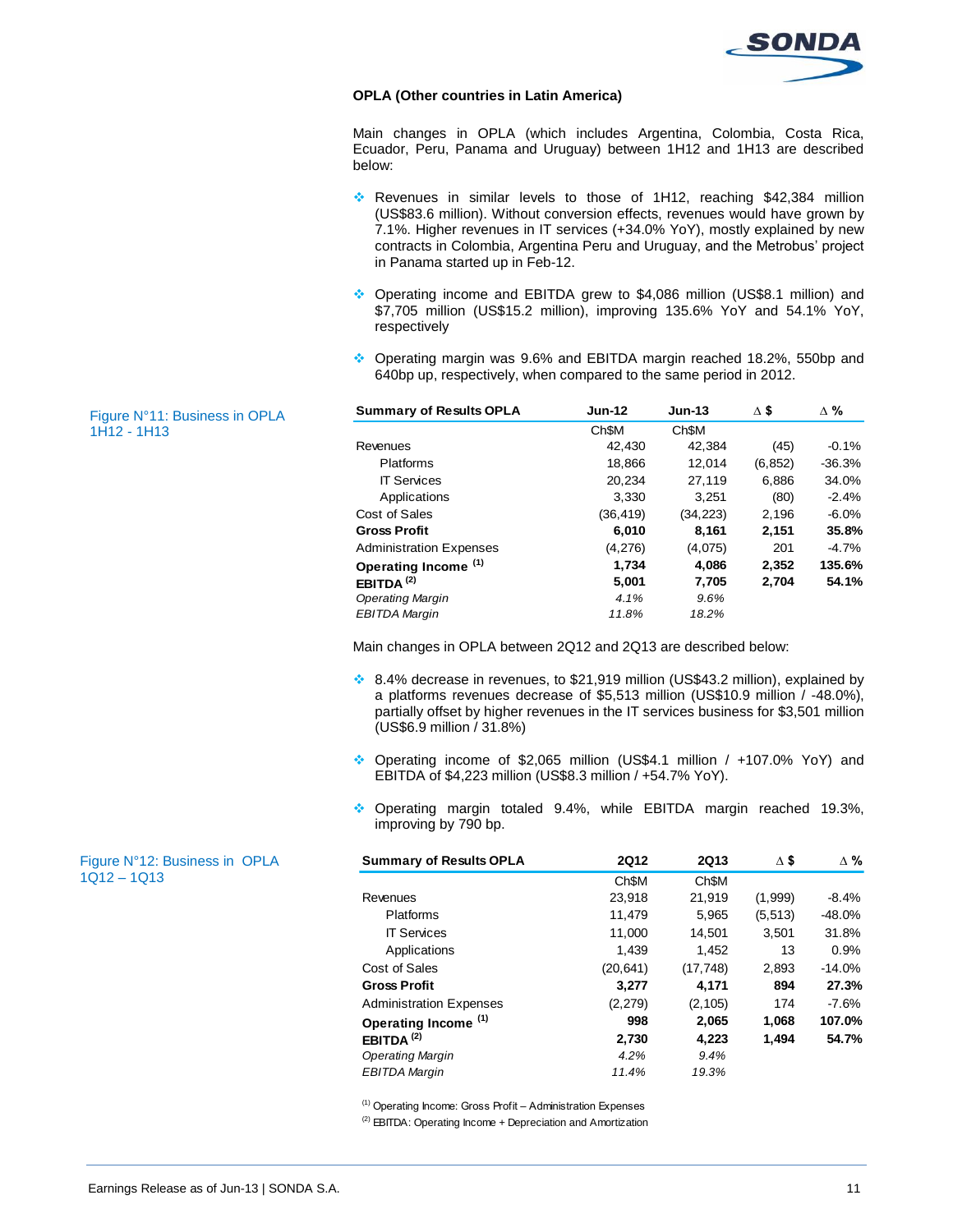

# **Regional Summary Jun-12 Jun-13 ∆ \$ ∆ % 2Q12 2Q13 ∆ \$ ∆ %** Ch\$M Ch\$M Ch\$M Ch\$M **Chile** Revenues 150,132 145,304 (4,829) -3.2% 78,525 74,777 (3,748) -4.8% Platforms 72,105 72,469 364 0.5% 37,726 37,795 69 0.2% IT Services 71,980 66,388 (5,592) -7.8% 37,471 33,517 (3,954) -10.6% Applications 6,048 6,447 399 6.6% 3,328 3,465 136 4.1% Cost of Sales (112,759) (108,439) 4,320 -3.8% (59,538) (56,533) 3,005 -5.0% **Gross Profit 37,373 36,865 (508) -1.4% 18,988 18,245 (743) -3.9%** Administration Expenses (13,232) (12,892) 340 -2.6% (7,117) (6,453) 664 -9.3% **Operating Income (1) 24,141 23,972 (168) -0.7% 11,871 11,791 (79) -0.7% EBITDA (2) 32,227 29,795 (2,432) -7.5% 15,916 14,593 (1,323) -8.3%** *Operating Margin 16.1% 16.5% 15.1% 15.8% EBITDA Margin 21.5% 20.5% 20.3% 19.5%* **Brazil** Revenues 108,615 108,161 (453) -0.4% 58,571 54,602 (3,969) -6.8% Platforms 21,576 21,407 (169) -0.8% 16,523 10,844 (5,679) -34.4% IT Services 70,047 69,526 (521) -0.7% 33,528 34,858 1,330 4.0% Applications 16,992 17,228 237 1.4% 8,520 8,900 380 4.5% Cost of Sales (88,863) (89,852) (989) 1.1% (47,485) (45,078) 2,407 -5.1% **Gross Profit 19,752 18,309 (1,442) -7.3% 11,086 9,524 (1,562) -14.1%** Administration Expenses (9,431) (9,150) 281 -3.0% (4,930) (4,590) 340 -6.9% **Operating Income (1) 10,320 9,159 (1,161) -11.3% 6,156 4,934 (1,222) -19.9% EBITDA (2) 13,090 13,317 228 1.7% 7,547 7,054 (493) -6.5%** *Operating Margin 9.5% 8.5% 10.5% 9.0% EBITDA Margin 12.1% 12.3% 12.9% 12.9%* **Mexico** Revenues 27,987 27,945 (42) -0.1% 14,149 14,636 487 3.4% Platforms 12,481 10,644 (1,836) -14.7% 6,711 6,517 (194) -2.9% IT Services 15,224 17,045 1,821 12.0% 7,388 8,074 686 9.3% Applications 282 256 (26) -9.3% 50 45 (5) -9.4% Cost of Sales (21,277) (20,862) 415 -2.0% (10,831) (10,788) 42 -0.4% **Gross Profit 6,709 7,083 373 5.6% 3,318 3,847 529 15.9%** Administration Expenses (3,204) (3,300) (96) 3.0% (1,542) (1,816) (274) 17.8% **Operating Income (1) 3,505 3,783 278 7.9% 1,776 2,031 255 14.3% EBITDA (2) 4,459 4,753 294 6.6% 2,242 2,521 279 12.5%** *Operating Margin 12.5% 13.5% 12.6% 13.9% EBITDA Margin 15.9% 17.0% 15.8% 17.2%* **OPLA** Revenues 42,430 42,384 (45) -0.1% 23,918 21,919 (1,999) -8.4% Platforms 18,866 12,014 (6,852) -36.3% 11,479 5,965 (5,513) -48.0% IT Services 20,234 27,119 6,886 34.0% 11,000 14,501 3,501 31.8% Applications 3,330 3,251 (80) -2.4% 1,439 1,452 13 0.9% Cost of Sales (36,419) (34,223) 2,196 -6.0% (20,683) (17,748) 2,935 -14.2% **Gross Profit 6,010 8,161 2,151 35.8% 3,235 4,171 936 28.9%** Administration Expenses (4,276) (4,075) 201 -4.7% (2,229) (2,105) 124 -5.6% **Operating Income (1) 1,734 4,086 2,352 135.6% 1,006 2,065 1,060 105.4% EBITDA (2) 5,001 7,705 2,704 54.1% 2,731 4,223 1,493 54.7%** *Operating Margin 4.1% 9.6% 4.2% 9.4% EBITDA Margin 11.8% 18.2% 11.4% 19.3%* Figure N°13: Regional Summary

 $(1)$  Operating Income: Gross Profit – Administration Expenses

<sup>(2)</sup> EBITDA: Operating Income + Depreciation and Amortization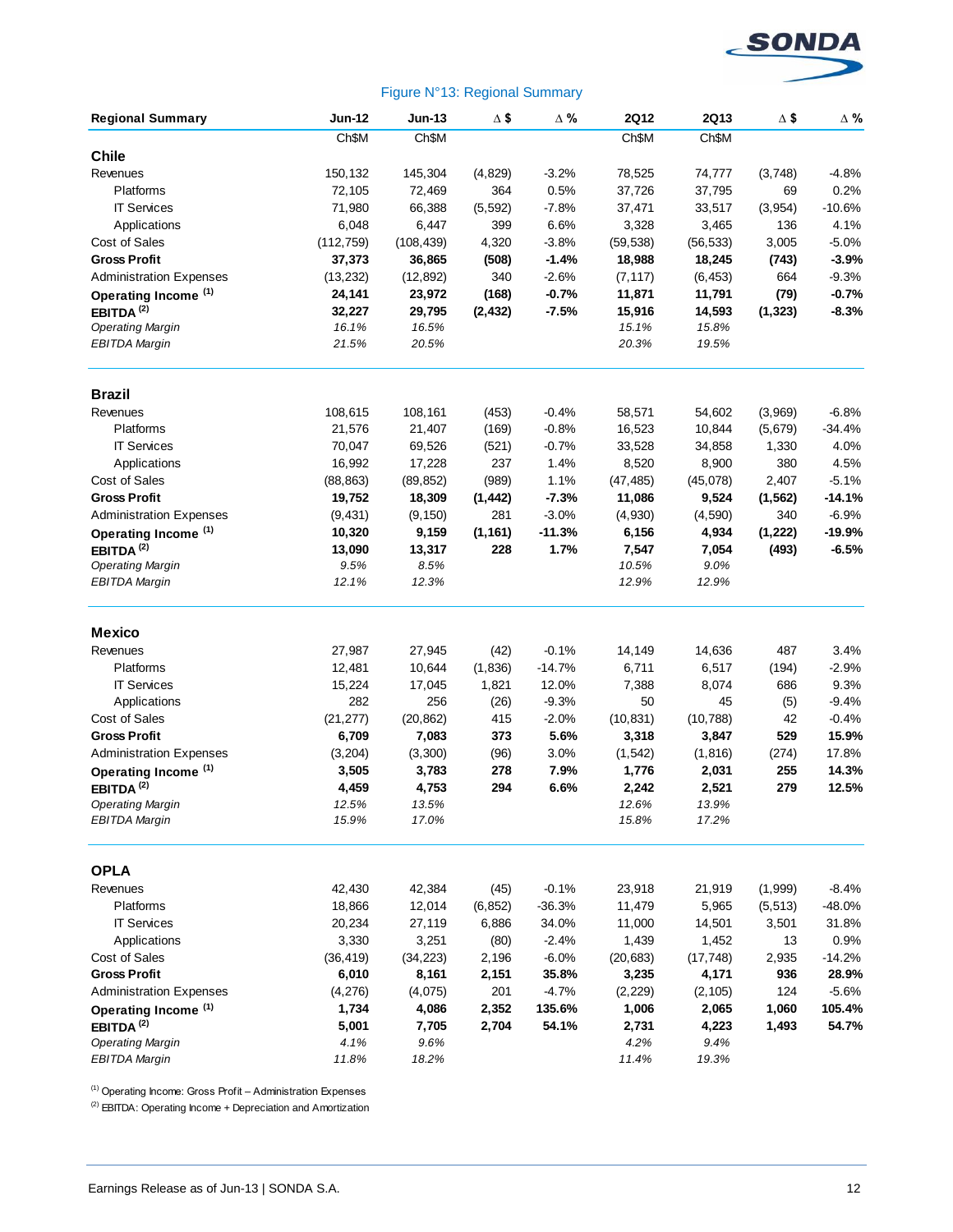

## **4. Analysis of Consolidated Balance Sheet**

## **Assets**

Total assets amounted \$761,615 million (US\$1,501.7 million) as of June 30, 2013, with a rise of 9.8% when compared to December 31, 2012. This is mainly explained by an:

 Increase of \$94,272 million (US\$185.9 million) in cash and cash equivalents, totaling \$155.583 million (US\$306.8 million), primarily due to the funds collected during the last tranche of the capital increase ended in January 2013.

Which were partially offset by a:

- Decrease in trade accounts receivable and other receivables for \$10,849 million (US\$21.4 million), totaling \$147,850 million (US\$291.5 million), as a result of Dec-12 seasonality and better collection effectiveness.
- Decrease in other non-current financial assets for \$23,241 million (US\$45.8 million), to \$3,166 million (US\$6.2 million), mainly due to the liquidation of financial investments.

The company continues showing a solid liquidity position as of June 30, 2013, with a current ratio of 2.1x. Working capital reached \$211,113 million (US\$416.3 million).

## **Liabilities**

Total liabilities reached \$300,593 million (US\$592.7 million) as of June 30, 2013, reflecting a rise of 1.9% regarding December 2012, mainly due to an increase in:

 Trade account payable and other current liabilities for \$16,007 million (US\$31.6 million), reaching \$110,011 million (US\$216.9 million) as of Jun 30, 2013. The later was caused mainly to an increase in trade account payable, by a lower in comparison base in December 2012, due to prepayments of obligations to suppliers in that month.

Which were partially offset by a decrease in:

 Non-current trade account payable for \$8,419 million (US\$16.6 million), to \$12,687 million (US\$25.0 million), primarily due to payments related to acquisitions in Brazil in 2012.

Debt level remained stable at the end of June 2013, with a 0.7x leverage ratio (total liabilities / equity), a 0.2x financial leverage ratio (financial liabilities / equity) and 15.2x financial expenses coverage ratio (EBITDA / financial expenses).

## **Shareholder's Equity**

Shareholders' equity attributable to the owners of the company, reached \$455,705 million (US\$898.5 million) as of June 30, 2013. Main changes compared to December 2012, are the capital raise ended in January, 2013, the results for the period, the dividend accrual and conversion effects from foreign subsidiaries.

In terms of annualized profitability, ROE reached 15.2%.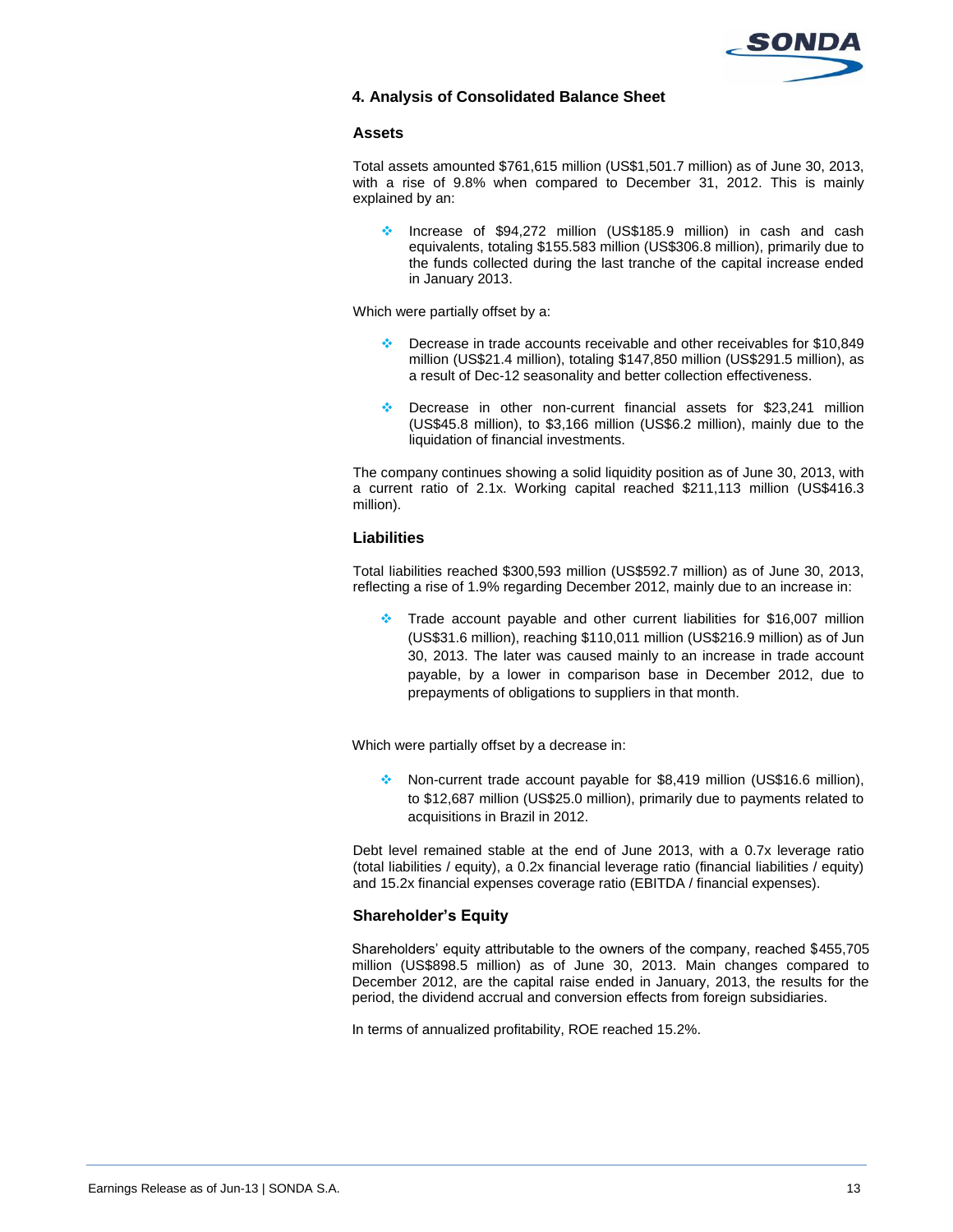

## Figure 14 – Financial Ratios Summary

| <b>Financial Ratios</b>                                                                                                                                                                                                                                                                                                                                                                                                                |         | <b>Jun-12</b> | <b>Jun-13</b> | Δ               | Dec-12  | Δ                |
|----------------------------------------------------------------------------------------------------------------------------------------------------------------------------------------------------------------------------------------------------------------------------------------------------------------------------------------------------------------------------------------------------------------------------------------|---------|---------------|---------------|-----------------|---------|------------------|
| Liquidity                                                                                                                                                                                                                                                                                                                                                                                                                              |         |               |               | Jun-13 / Jun-12 |         | Jun-13 / Dec-12  |
| <b>Current Ratio</b><br>(Current Assets / Current Liabilities)                                                                                                                                                                                                                                                                                                                                                                         | (times) | 1.2           | 2.1           | 72.4%           | 1.8     | 18.7%            |
| Quick Ratio<br>((Current Assets - Inventories) / Current Liabilities)                                                                                                                                                                                                                                                                                                                                                                  | (times) | 1.1           | 1.9           | 75.4%           | 1.6     | 18.6%            |
| Working Capital<br>(Current Assets - Current Liabilities)                                                                                                                                                                                                                                                                                                                                                                              | (Ch\$M) | 58,087        | 211,113       | 263.4%          | 135,422 | 55.9%            |
| <b>Indebtedness</b>                                                                                                                                                                                                                                                                                                                                                                                                                    |         |               |               |                 |         |                  |
| Leverage<br>((Current Liabilities + Non-current Liabilities) / Equity)                                                                                                                                                                                                                                                                                                                                                                 | (times) | 1.2           | 0.7           | $-44.1%$        | 0.7     | $-11.9%$         |
| Leverage Financial<br>((Other Current Financial Liabilities + Other Non-current Financial Liabilities) /<br>Equity)                                                                                                                                                                                                                                                                                                                    | (times) | 0.6           | 0.2           | $-63.4%$        | 0.3     | $-12.8%$         |
| <b>Short-Term Debt</b><br>(Current Liabilities / Total Liabilities)                                                                                                                                                                                                                                                                                                                                                                    | (times) | 0.7           | 0.6           | $-9.4%$         | 0.6     | 7.8%             |
| Long-Term Debt<br>(Non-Current Liabilities / Total Liabilities)                                                                                                                                                                                                                                                                                                                                                                        | (veces) | 0.3           | 0.4           | 19.9%           | 0.4     | $-10.4%$         |
| Financial-Expenses-Coverage Ratio<br>(EBITDA / Financial Expensess)                                                                                                                                                                                                                                                                                                                                                                    | (times) | 10.4          | 15.2          | 46.0%           | 10.9    | 39.4%            |
| <b>Financial Debt tu EBITDA Ratio</b><br>((Current Liabilities + Non-current Liabilities) / EBITDA <sup>1,2</sup> )                                                                                                                                                                                                                                                                                                                    | (times) | 1.7           | 1.0           | -45.2%          | 0.9     | 6.6%             |
| <b>Net Financial Debt to EBITDA Ratio</b><br>((Current Liabilities + Non-current Liabilities - Cash and Cash Equivalents - Other<br>Current Financial Assets) / EBITDA <sup>1,2</sup> )                                                                                                                                                                                                                                                | (times) | 1.3           | (0.5)         | $-134.7%$       | 0.3     | $-236.3%$        |
| Profitability                                                                                                                                                                                                                                                                                                                                                                                                                          |         |               |               |                 |         |                  |
| ROE<br>(Net Income attrib.to Ow ners <sup>2</sup> / Equity attrib.to Ow nera <sup>3</sup> )                                                                                                                                                                                                                                                                                                                                            | ℅       | 16.0%         | 15.2%         | $-80$ pb        | 13.0%   | 220 pb           |
| <b>ROA</b><br>(Net Income attrib.to Ow ners <sup>2</sup> / Equity attrib.to Ow ners <sup>3</sup> )                                                                                                                                                                                                                                                                                                                                     | ℅       | 7.8%          | 8.9%          | 110 pb          | 7.2%    | 170 pb           |
| <b>Earnings per Share</b><br>(Net Income attrib.to Ow ners of Comp. / Total Shares <sup>4</sup> )                                                                                                                                                                                                                                                                                                                                      | (Ch\$)  | 62.6          | 74.3          | 18.8%           | 54.4    | 36.6%            |
| <b>Dividend Yield</b><br>(Dividends Paid <sup>5</sup> / Closing Market Stock Price)                                                                                                                                                                                                                                                                                                                                                    | $\%$    | 1.9%          | 1.9%          | 0 pb            | 1.8%    | 10 <sub>pb</sub> |
| $1$ EBTIDA = Operating Income + Depreciation and Amortization<br><sup>2</sup> Annual Base<br><sup>3</sup> Calculated as an average:<br>- Jun-13: average between Jun-13 y Dec-12<br>- Jun-12: average between Jun-12 y Dec-11<br>- Dec-12: average betw een Dec-12 y Dec-11<br><sup>4</sup> Numbers of shares considered:<br>$-$ Jun-13 = 871,057,175<br>$-$ Jun-12 = 771,057,175<br>$-$ Dec $-12 = 837,918,566$<br>$5$ Last 12 months |         |               |               |                 |         |                  |